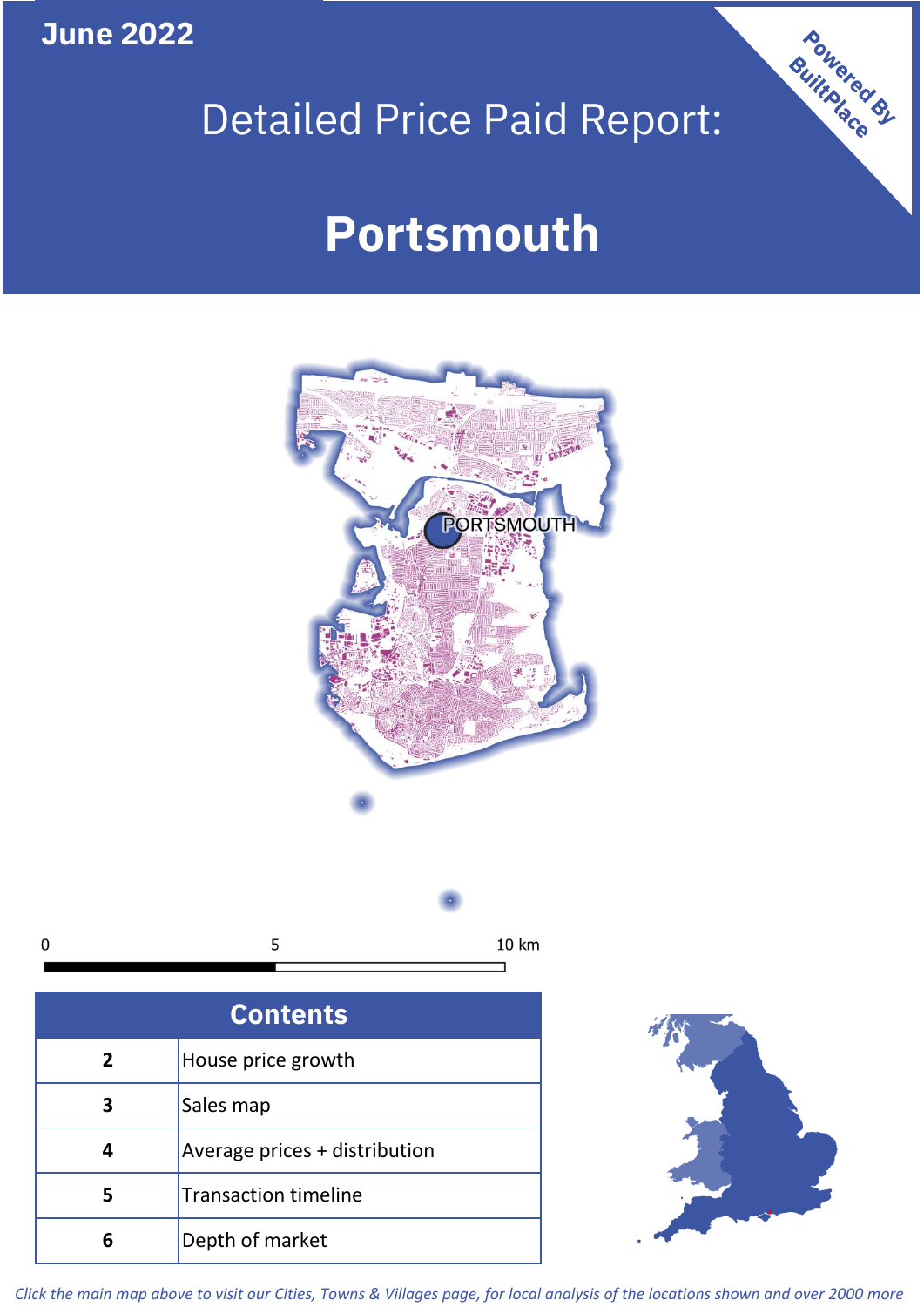### **Headline Data**

|                     | <b>Current level</b> | ا 3 month | <b>Annual</b> | 5 year   | 10 year |
|---------------------|----------------------|-----------|---------------|----------|---------|
| <b>House prices</b> | £249,151             | 5.2%      | 9.3%          | 23.3%    | 68.3%   |
| <b>Transactions</b> | 3,135                | $-8.5%$   | 25.2%         | $-11.4%$ | 34.1%   |

# **House Price Growth (April 2022 data)**

#### *Annual Change in House Prices*



House prices in Portsmouth grew by 9.3% in the 12 months to April 2022 (based on 3-month smoothed data). By comparison national house prices grew by 10.7% and prices in the South East grew by 11.5% over the same period.

Portsmouth house prices are now 46.1% above their previous peak in 2007, compared to +60.7% for the South East and +52.9% across England.



#### *Year-To-Date Change in House Prices, December to April*

Local prices have grown by 5.5% in 2022 so far, compared to growth of 0.9% over the same period last year.

#### *Source: OS OpenData; UK House Price Index (Contains HM Land Registry data © Crown copyright)*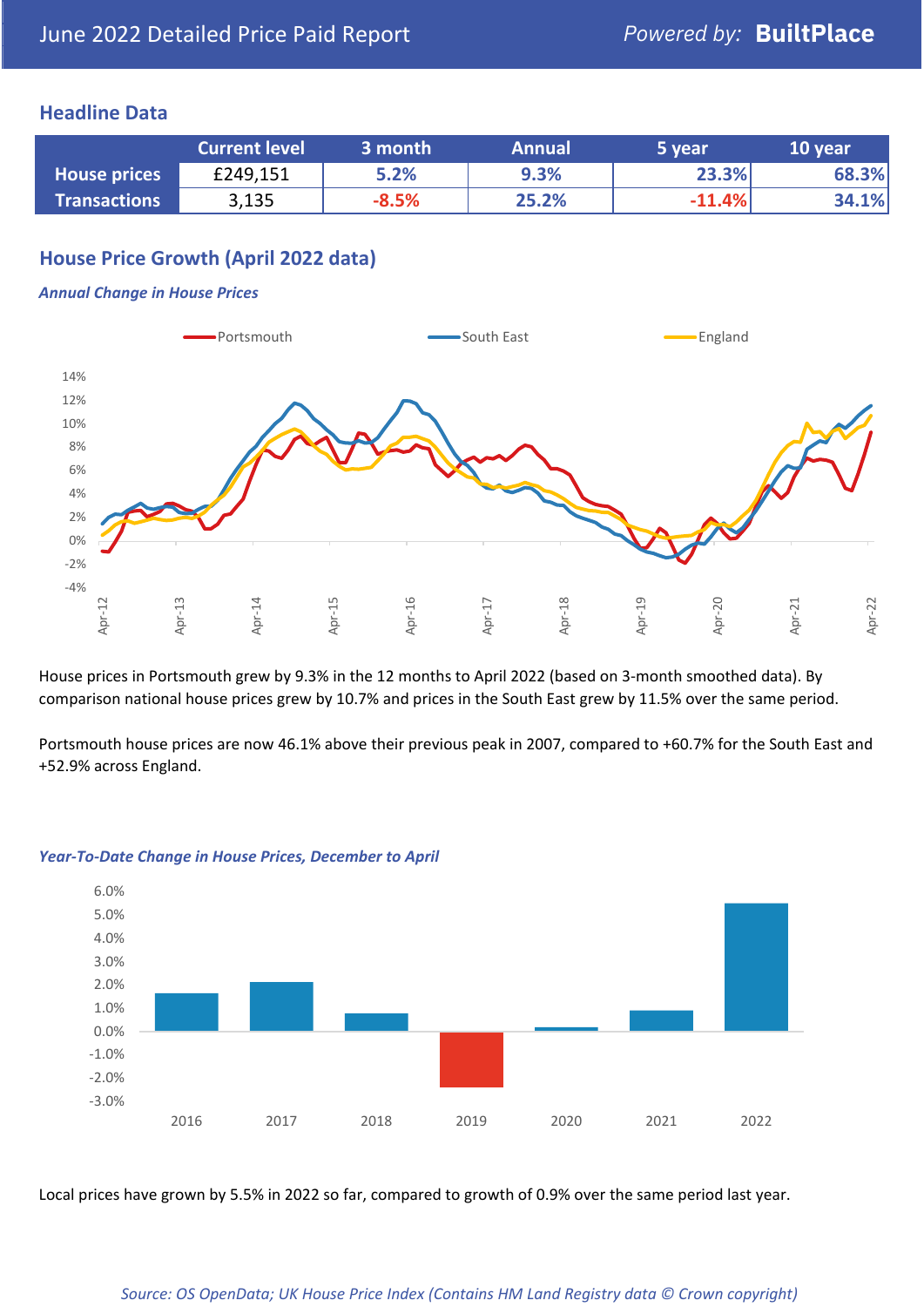# **House Price Map**

*12 months to April 2022*



*Each point is one postcode, coloured by the average value relative to all sales in this local authority (price bands are LA-specific quintiles).*

**Map Key**

| Min      | <b>Max</b> |                            |
|----------|------------|----------------------------|
| Up to    | £175,000   | 1st quintile / lowest 20%  |
| £175,000 | £216,000   | 2nd quintile               |
| £216,000 | £257,000   | 3rd quintile               |
| £257,000 | £317,000   | 4th quintile               |
| £317,000 | and over   | 5th quintile / highest 20% |

#### *Source: OS OpenData; UK House Price Index (Contains HM Land Registry data © Crown copyright)*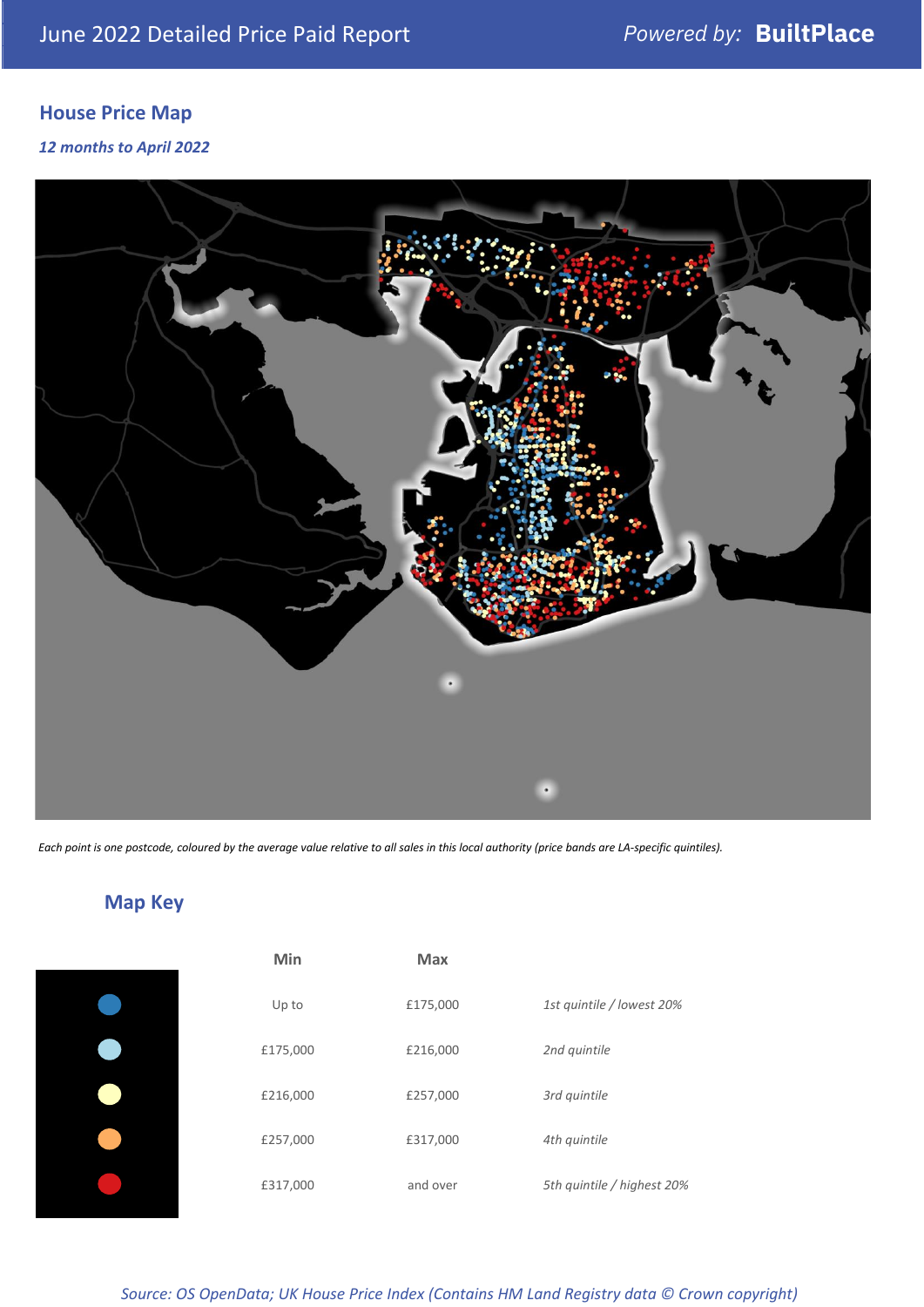# **Average House Price by Property Type**

#### *12 months to April 2022*



|                 | <b>New</b>           | <b>Second hand</b> |  |
|-----------------|----------------------|--------------------|--|
| <b>Flat</b>     | £177,500             | £185,633           |  |
| <b>Terraced</b> | No recorded<br>sales | £262,520           |  |
| Semi-detached   | No recorded<br>sales | £338,810           |  |
| <b>Detached</b> | No recorded<br>sales | £527,039           |  |

## **House Price Distribution by Year**

*All properties, by price band and calendar year (2020 = year to date)*

|                    | 1997 | 2002 | 2007 | 2012 | 2017 | 2019 | 2020 |
|--------------------|------|------|------|------|------|------|------|
| <b>Under £100k</b> | 92%  | 48%  | 6%   | 10%  | 5%   | 2%   | 2%   |
| £100-200k          | 8%   | 43%  | 74%  | 70%  | 46%  | 33%  | 21%  |
| E200-300k          | 0%   | 7%   | 15%  | 14%  | 35%  | 42%  | 50%  |
| £300-400k          | 0%   | 2%   | 4%   | 4%   | 8%   | 13%  | 17%  |
| £400-500k          | 0%   | 0%   | 1%   | 2%   | 3%   | 5%   | 5%   |
| <b>£500k-1m</b>    | 0%   | 0%   | 0%   | 1%   | 3%   | 5%   | 5%   |
| £1-2m              | 0%   | 0%   | 0%   | 0%   | 0%   | 0%   | 0%   |
| <b>Over £2m</b>    | 0%   | 0%   | 0%   | 0%   | 0%   | 0%   | 0%   |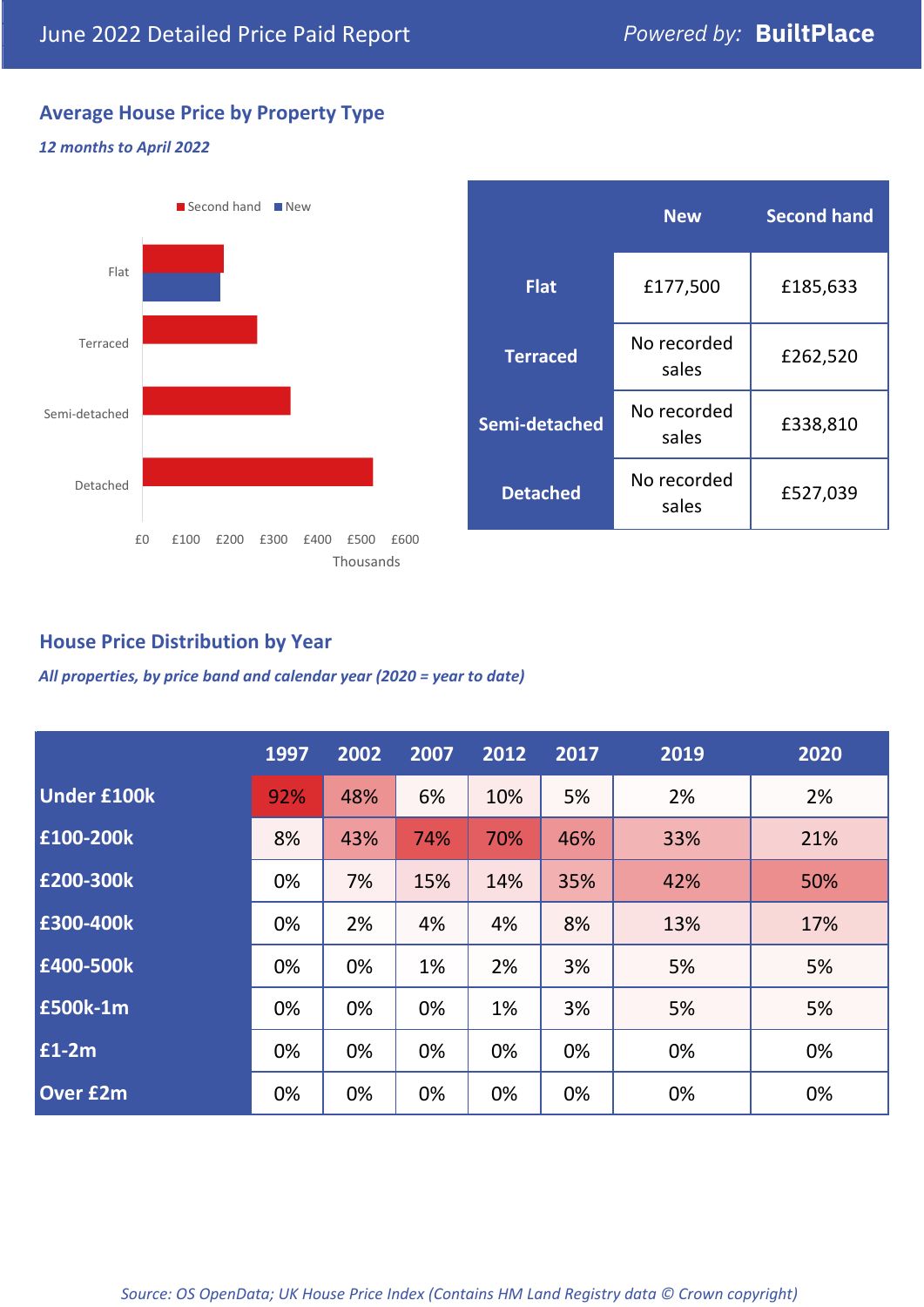# **Transactions (February 2022 data)**

*Annual Transactions, Indexed (2001-05 average = 100)*



There were 3,135 transactions in Portsmouth during the 12 months to February 2022. This is 65% of the average from 2001-05 and suggests activity is significantly below pre-downturn levels.

Transactions in Portsmouth have fallen by 12.4% since 2014, compared to changes of -9.9% for South East and -7.7% for England.



#### *Cash and New Build Sales as % of Total, by Year*

*Note: The data on this page EXCLUDES transactions identified as transfers under a power of sale/repossessions, buy-to-lets (where they can be identified by a mortgage), and transfers to non-private individuals - i.e. it comprises only Land Registry 'A' data.*